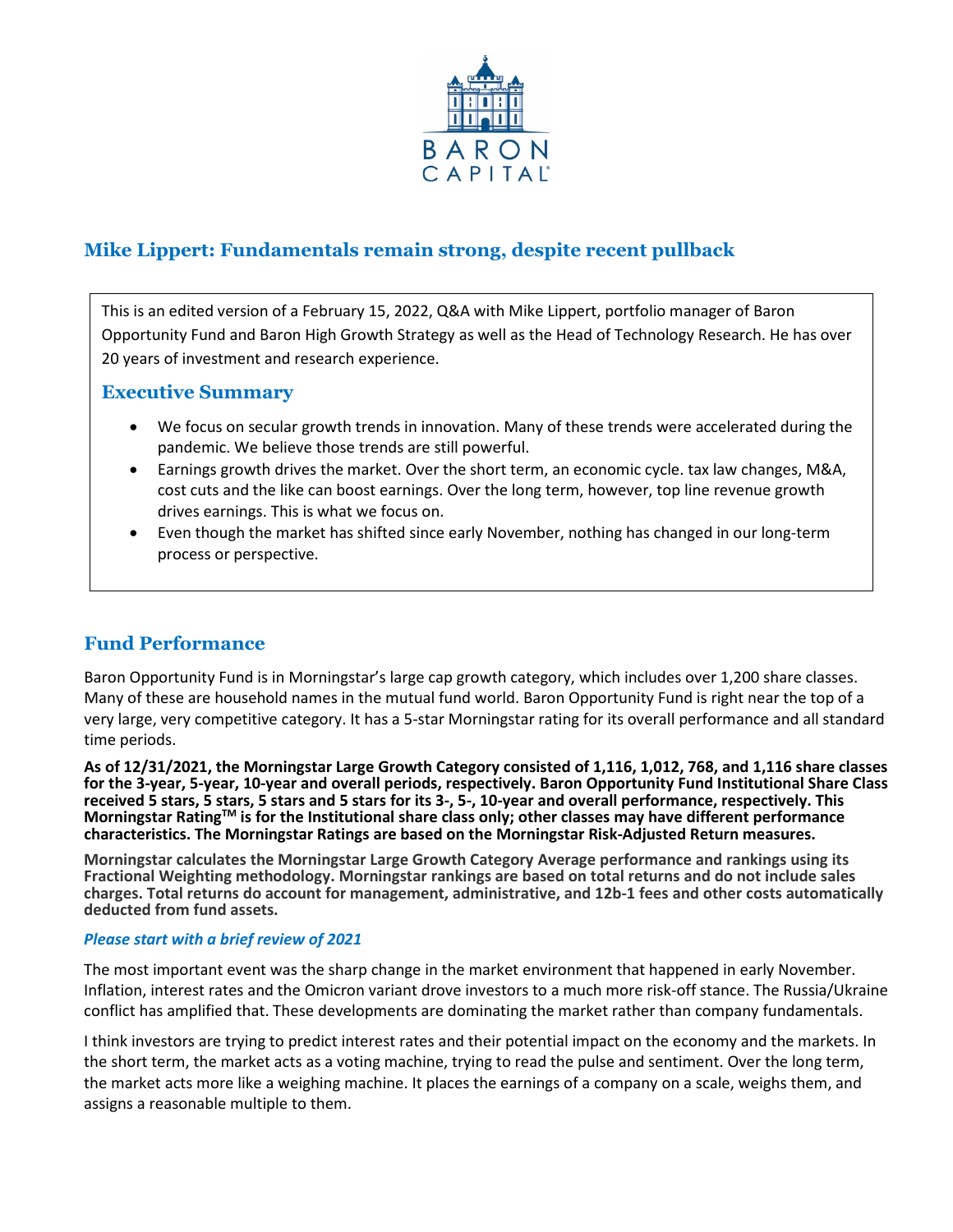We focus on secular innovation-driven growth trends. The pandemic accelerated many of these trends, but we were invested long before the onset of the pandemic. As the pandemic wanes, we believe these trends are still powerful. Given where we are in terms of fundamentals, we feel as good as we did on November 1 – before the recent market shift -- about the long-term return prospects of our investments.

#### *How long do you think this rotation may persist?*

We don't try to make those calls. We don't know when this pullback or this environment will end, but we are confident that it will end and we will revert to a more favorable environment for the types of stocks in which we invest.

#### *Do you have a favorite secular trend?*

Digital transformation is the biggest secular trend in which we are invested. Essentially everything is becoming digital: the way we interact, communicate, work, shop, and entertain ourselves. Companies are re-thinking how they run their businesses, engage with their employees and, most particularly, interact with and drive customer behavior. We view a lot of the companies involved in digital transformation, particularly enterprise software, as the world's new staples. You can't live your life or do your business without these services. Even in a slowed economy, they're not discretionary.

#### *How does your secular growth approach compare with a more traditional large-cap strategy?*

In January, I looked at the projected revenue growth, free cash margins, and enterprise value to free cash valuation for select digital transformation leaders in our portfolio vs. select names in major Consumer Staples or less discretionary companies – companies in which we generally won't invest. This is something I monitor from time to time, just to see where we are in the market vs. what might be perceived as "safer" businesses.

Looking out two years, at projected 2023 numbers, our digital transformation leaders have 17% revenue growth, vs. 6% for the other group, close the three times higher. When we did this study, the valuation for our digital transformation leaders, as a group, was 28 times earnings vs. 29 times for the other group. Our digital transformation leaders have free cash flow margin of about 29% vs. 16% for the other group, almost double. So, investors in these other companies are paying basically the same multiple for about one-third of revenue growth and half the generation of free cash flow. You can look at lots of valuations, including P/E, but at the end of the day, we believe the free cash flow a company generates is what matters in the market.

#### *Tell us about Rivian, which you originally owned as a private, and now in common stock.*

We've done a tremendous amount of work over the years in the electric vehicle [EV] space, obviously with **Tesla, Inc.,** but also with every other EV startup, SPAC, and IPO. We've talked to Ford. We've talked to BMW. We've talked to GM. We did a lot of work on **Rivian Automotive, Inc.** We believe this company has a substantial chance to be one of the top players in EVs. Amazon, its largest investor, has already ordered 100,000 delivery trucks, and we believe Rivian will be selling as many cars as it can make for a number of years.

At some point – we don't have an exact estimate when -- we believe no one will be buying gasoline-powered cars anymore. That's a big chasm to cross. Some legacy automakers will cross that chasm; many others won't. We've seen what Tesla has been able to do — basically taking out a blank sheet of paper and design the vehicle, the software, the electric components, and the production to do it exactly right. Rivian has done the same thing. We wholeheartedly believe that Tesla will be the dominant player, the EV pioneer with first mover advantage. But we believe there's room for more than one success story in this space, and Rivian will be a strong, fast follower. Rivian went public with effectively \$20 billion in cash on its balance sheet. That was a big market difference from where Tesla started and creates a nice opportunity. Management will burn cash for several years to build plants and ramp up. But it is a great management team, great product, very strong balance sheet.

*As more competitors enter the EV space, can Tesla remain the biggest? How much do you think it can grow?*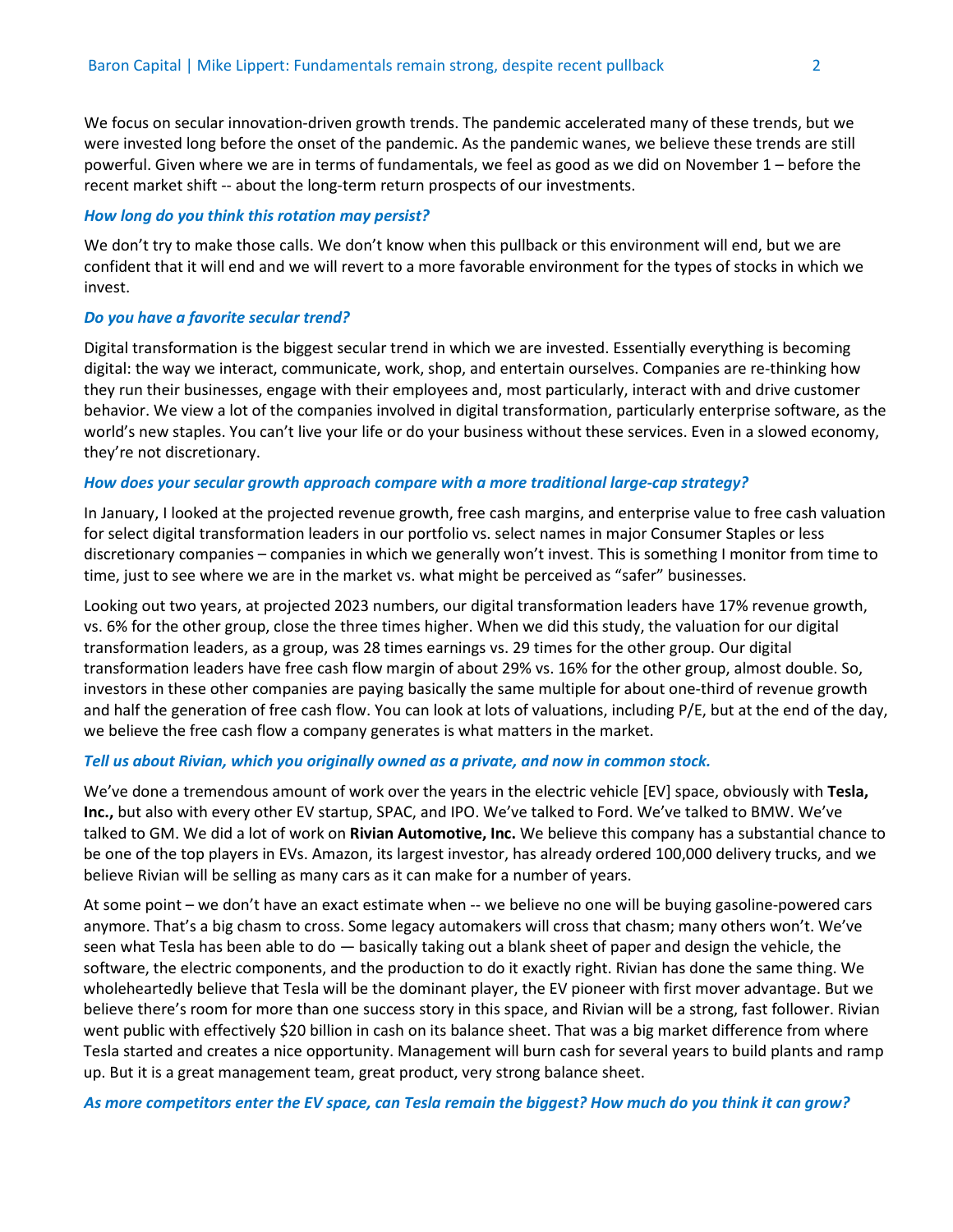There will be a lot of players making an electric car. But we think Tesla is fine. Every time somebody else launches an electric car and makes a big advertising splash, I think more people look at Tesla. Roughly 100 million new cars are sold each year on a global basis. Having help from other OEMs to tip the market over to EV is beneficial to Tesla, not detrimental. I think when somebody else launches a new car and you evaluate them head-to-head, Tesla will often be the winner.

One thing we focus on is unit-level economics. How many profit dollars do Tesla, Rivian, or any other company make from each car they sell? Of course, after gross profit you have the R&D, sales, and marketing costs, and all those other things. We thought Tesla's business model would be successful, and it could make \$10,000 per vehicle. It's already at \$15,000 gross profit per vehicle not including regulatory credits. And that profit is being generated with low penetration for the autopilot feature. Whether you buy or lease the car, autopilot is pure software revenue. It come with a high profit margin and will only add to that \$15,000 figure. Tesla could also lower prices as it gets more penetration for its autopilot feature to make the car more attractive to end-users. We think there's a long runway ahead. In 2021, it sold just over 900,000 cars. It basically beat Street estimates every single quarter. We believe it will sell 1 to 1.5 million cars in 2022, representing 50% growth.

## *How has Apple's change to privacy permissions affected the future profitability of companies like Snap and Facebook?*

It certainly had a big immediate impact on these businesses. Shares of Facebook **(Meta Platforms, Inc.)**, which we don't own, were down substantially on its most recent earnings report. The ID changes effectively cost about 10% of its business. Shares of **Snap, Inc.**, which we do own, were down in concert with Facebook. However, its quarterly financial results told a different story. It had 42% revenue growth in the fourth quarter and 64% growth for the year. It gave strong first quarter guidance and laid out its plans for adjusting to the new environment. The stock was up 50% the next day.

If somebody clicks on an ad on Instagram or Snapchat that takes them to a website where they buy something using IDFA [Advertising Identifier Declarations], you'd be able to link that click to the purchase. With Apples changes, you can no longer do that one-to-one match. Targeting and measurement now must be based on cohorts or groups. That's forced a change in the way advertising is targeted and measured. Apple was putting out its own network, which it calls SKAdNetwork. But it was not what other companies expected it to be.

So the change absolutely impacted both Snap and Facebook as well as other online advertising companies. Snap had a much more significant rebound as it was able to get out its own measurement tools to advertisers. Facebook has so many advertisers that getting all of them to adopt its technologies has taken a little bit longer.

We believe that digital advertising is not going away, because advertising happens where consumers are. There's a lot of technology today to do the targeting and the measurement in a privacy-protected way. These companies, and many other players across the advertising landscape, are developing these technologies, and they must move those things up. But when you go out two, three, four years I don't believe it will have a significant impact on the revenue or profitability of companies like Snap and/or Facebook.

#### *To what do you attribute the Fund's impressive 116.5% upside/79.4% downside capture over the last five years?*

I believe it's because we stick to our knitting. We're not making a move based on anyone's call on interest rates or anything like that. We focus on our qualitative fundamental research. We do a lot of work on valuations. Using both qualitative and quantitative factors, we put together the best portfolio we can. If we do our jobs well, it will be reflected in the performance of the portfolio over a longer period, not over one quarter, and that includes metrics like upside/downside capture.

#### *Turnover for the fund is about 36% over the last three years. Is that higher or lower than average?*

It's been a little bit higher than usual just given the market. In a pullback like we're going through, we look to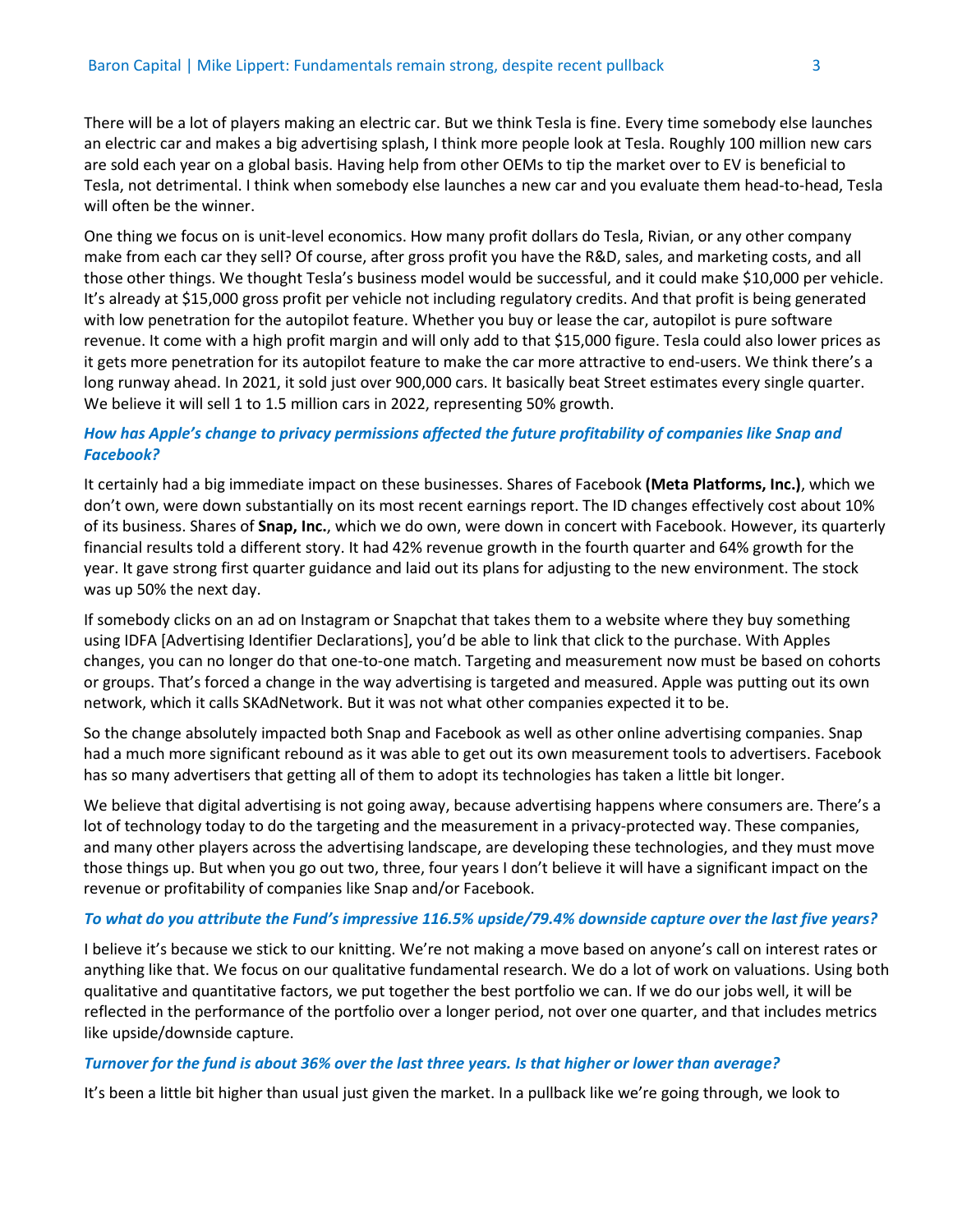improve the portfolio gradually, carefully, prudently. Some companies we love but we didn't love the valuations. For those companies, valuations got more attractive. We added a few companies that have been on our watch list this quarter. To do that, we had to sell something. We make tough choices.

## *You sold Zillow last quarter. How tough was that decision given your long relationship with the CEO?*

We have known the CEO, Rich Barton, for a long time. He came back Zillow to launch the iBuyer business. Basically, Zillow would buy from a homeowner, fix up the house, then resell it. Rich was excited for the opportunity for Zillow to be involved in many more transactions – essentially giving a filtered lead to a Zillow premier agent to close that transaction for the homeowner or the buyer. Rich decided to leave that business and that was a big surprise to us. I think they made mistakes in how they managed that business. We decided to sell our Zillow shares even though we've had a 20-plus year relationship with Rich. I think very highly of him. Might there be a time we re-invest in Zillow or some other company in which Rich is involved? The answer is yes.

### *Any last thoughts?*

\_\_\_\_\_\_\_\_\_\_\_\_\_\_\_\_\_\_\_\_\_\_\_\_\_\_\_\_\_\_\_\_\_\_\_\_\_\_

**Michael Lippert:** My closing thoughts are where we started. There has not been a slowdown in fundamentals among the trends we emphasize in the portfolio. The market is doing what the market does. We follow our process. We believe at the end of the day the market will get it right. It will weigh the free cash flow of any business and put a proper valuation on that.

Everybody asks me about the shift from growth to value. I think this is the wrong way to look at the market. Our view is that the market needs growth in earnings or free cash flow. In the short term, an economic cycle, tax law changes, M&A, onetime cost cuts, and the like will impact this number. But over the long term you need top line revenue growth. That's what we focus on at Baron: companies that can grow faster for longer because they're participating in or benefiting from powerful long-term trends and have competitive advantages such that they will be the company, or one of the few companies, that captures a lion's share of that opportunity.

"Faster for longer" is a mantra at Baron and certainly in the group I work with. Even though the market has shifted away from the types of investments we favor since early November, nothing has changed in our process or perspective. In market environments like this, we stay focused on what we can control. We're confident in our research and equally confident in the long-term returns we believe we can generate for shareholders.

*The performance data quoted represents past performance. Past performance is no guarantee of future results. The investment return and principal value of an investment will fluctuate; an investor's shares, when redeemed, may be worth more or less than their original cost. The Adviser reimburses certain Baron Fund expenses pursuant to a contract expiring on August 29, 2032, unless renewed for another 11-year term and the Fund's transfer agency expenses may be reduced by expense offsets from an unaffiliated transfer agent, without which performance would have been lower. Current performance may be lower or higher than the performance data quoted. For performance information current to the most recent month end, visi[t www.BaronFunds.com](http://www.baronfunds.com/) or call 1-800-99BARON.*

Performance for the Institutional Shares prior to 5/29/2009 is based on the performance of the Retail Shares, which

*Investors should consider the investment objectives, risks, and charges and expenses of the investment carefully before investing. The prospectus and summary prospectuses contain this and other information about the Funds. You may obtain them from the Funds' distributor, Baron Capital, Inc., by calling 1-800- 99BARON or visiting [www.BaronFunds.com. P](http://www.baronfunds.com/)lease read them carefully before investing.*

**Baron Opportunity Fund**'s annualized returns for the Institutional Shares as of December 31, 2021: 1-year, 12.29%; 5-years, 35.47%; 10-years, 21.22%; Since Inception (2/29/2000), 10.80%. Annual expense ratio for the Institutional Shares as of September 30, 2021, was 1.05%.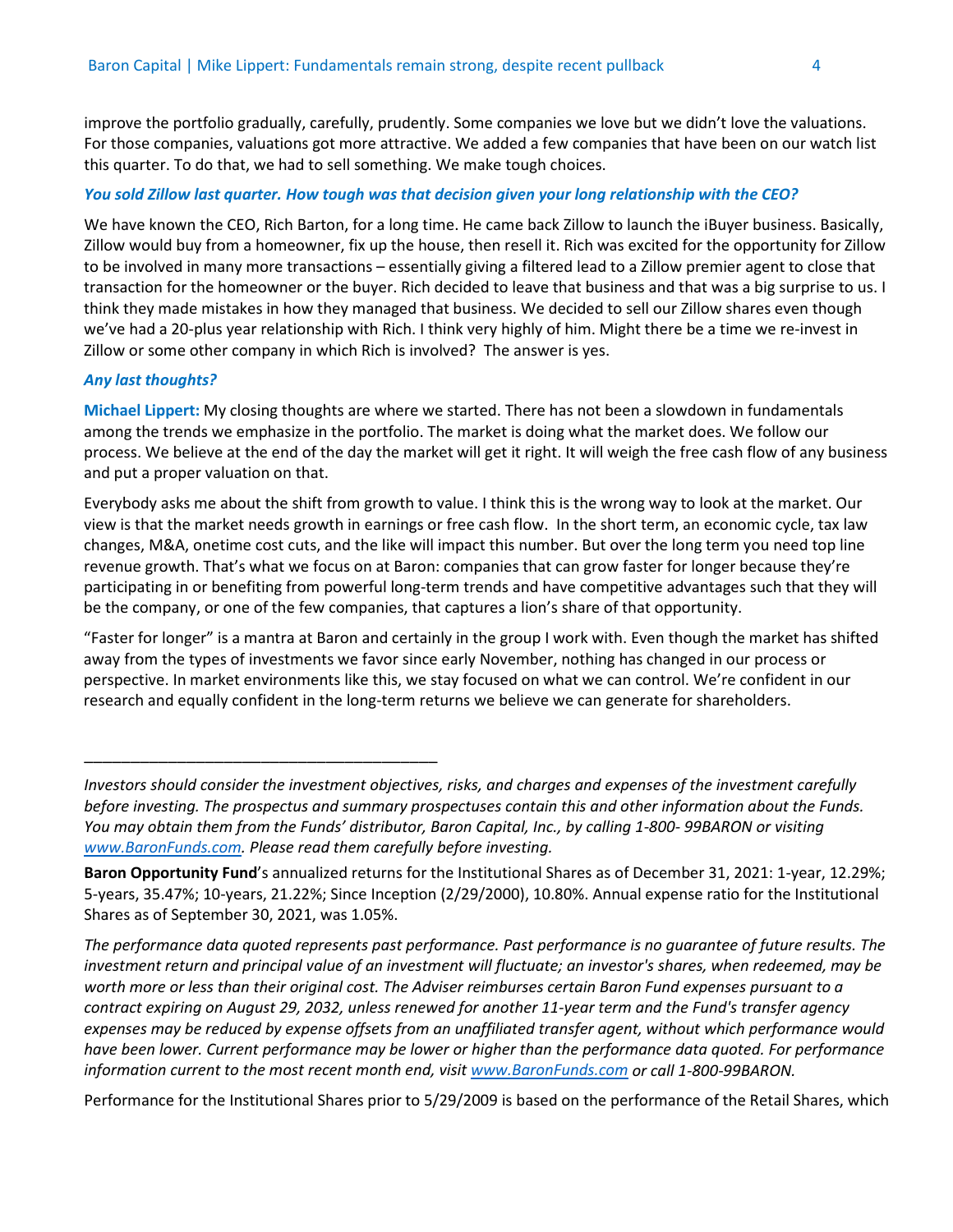have a distribution fee. The Institutional Shares do not have a distribution fee. If the annual returns for the Institutional Shares prior to 5/29/2009 did not reflect this fee, the returns would be higher.

The Fund's Q4 2021, 1-, 3-, 5- and 10-year historical performance was impacted by gains from IPOs and there is no guarantee that these results can be repeated or that the Fund's level of participation in IPOs will be the same in the future.

**Risks:** Securities issued by small and medium sized companies may be thinly traded and may be more difficult to sell during market downturns. Companies propelled by innovation, including technology advances and new business models, may present the risk of rapid change and product obsolescence, and their success may be difficult to predict for the long term. Even though the Fund is diversified, it may establish significant positions where the Adviser has the greatest conviction. This could increase volatility of the Fund's returns.

The discussion of market trends is not intended as advice to any person regarding the advisability of investing in any particular security. The views expressed in this document reflect those of the respective writer. Some of our comments are based on management expectations and are considered "forward-looking statements." Actual future results, however, may prove to be different from our expectations. Our views are a reflection of our best judgment at the time and are subject to change at any time based on market and other conditions and Baron has no obligation to update them.

The **Morningstar Rating™** for funds, or "star rating", is calculated for managed products (including mutual funds, variable annuity and variable life subaccounts, exchange-traded funds, closed-end funds, and separate accounts) with at least a three-year history. Exchange-traded funds and open-ended mutual funds are considered a single population for comparative purposes. It is calculated based on a Morningstar Risk-Adjusted Return measure that accounts for variation in a managed product's monthly excess performance, placing more emphasis on downward variations and rewarding consistent performance. The Morningstar Rating does not include any adjustment for sales loads. The top 10% of products in each product category receive 5 stars, the next 22.5% receive 4 stars, the next 35% receive 3 stars, the next 22.5% receive 2 stars, and the bottom 10% receive 1 star. The Overall Morningstar Rating for a managed product is derived from a weighted average of the performance figures associated with its three-, five-, and 10-year (if applicable) Morningstar Rating metrics. The weights are: 100% three-year rating for 36-59 months of total returns, 60% five-year rating/40% three-year rating for 60-119 months of total returns, and 50% 10-year rating/30% five-year rating/20% three-year rating for 120 or more months of total returns. While the 10-year overall star rating formula seems to give the most weight to the 10- year period, the most recent three-year period actually has the greatest impact because it is included in all three rating periods. **© 2022 Morningstar.** All Rights Reserved. The information contained herein: (1) is proprietary to Morningstar and/or its content providers; (2) may not be copied or distributed; and (3) is not warranted to be accurate, complete or timely. Neither Morningstar nor its content providers are responsible for any damages or losses arising from any use of this information. Past performance is no guarantee of future results.

Portfolio holdings as a percentage of net assets as of December 31, 2021 for securities mentioned are as follows: **Tesla, Inc.** – 3.3%; **Rivian Automotive, Inc.** – 6.7%; **Snap Inc.** – 1.3%.

The Fund did not hold shares of **Meta Platforms, Inc.** as of December 31, 2021.

Top 10 holdings as of December 31, 2021

| <b>Holding</b>               | % Assets |
|------------------------------|----------|
| <b>Microsoft Corporation</b> | 10.0     |
| Alphabet Inc.                | 6.9      |
| Rivian Automotive, Inc.      | 6.7      |
| Amazon.com, Inc.             | 49       |